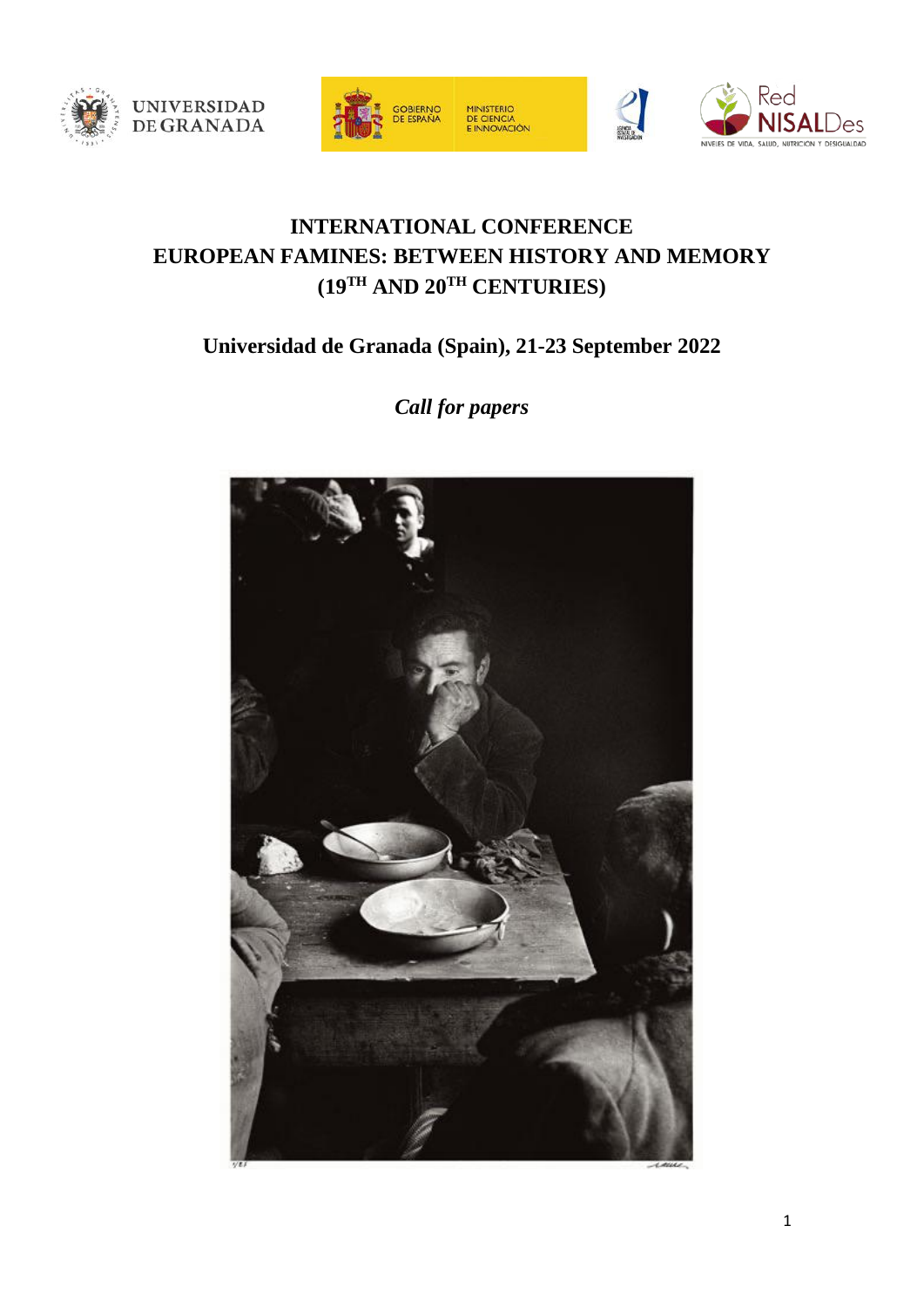





MINICTERIO MINISTERIO<br>DE CIENCIA<br>E INNOVACIÓN





*Place*: Carmen de la Victoria, University of Granada

*Date*: 21-23rd September 2022

*Modality:* Onsite meeting

*Deadline for proposals*: 30 May 2022

*Organisers:* Research Project: "HAMBRUNA. The Spanish Famine: Causes, Development, Consequences and Memory (1939-1952), Ministry of Economy and Competitiveness (Ref. [PID2019-109470GB-I00\)](https://www.hambrunafranquismo.es/), Department of Contemporary History of the University of Granada; Research Network "Standards of living, health, nutrition and inequality" [\(NISALdes\)](https://rednisaldes.es/) (Ref. RED2018-102413-T); Research Project "The Silenced Famine of Francoism (1939-1952)", 2020 Leonardo Grant for Researchers and Cultural Creators, BBVA Foundation; and Heritages of Hunger Project [\(web\)](https://www.ru.nl/rich/our-research/research-groups/transnational-europe/current-projects/projects/project-heritages-hunger/).

#### **JUSTIFICATION AND OBJECTIVES**

The current Covid19 pandemic has forced us to look at the past for answers for our uncertain future. Among the events that significantly influenced the evolution of human societies are famines. In recent years, there have been important advances that have contributed to the knowledge of the history and memory of famines across the world. Specifically, contemporary European famines  $(19<sup>th</sup>$  and  $20<sup>th</sup>$  centuries) have received prominent attention from researchers.

This international seminar aims to bring together international researchers in order to deepen our understanding of contemporary European famines. Our objective is to foster comparative perspectives, delving into various topics relating to famine and opening up new pathways for exploring these troubled pasts. We are not only interested in explaining the origin, development and consequences of the famines, but also attending to the official, social and individual memories that they have generated, as well as their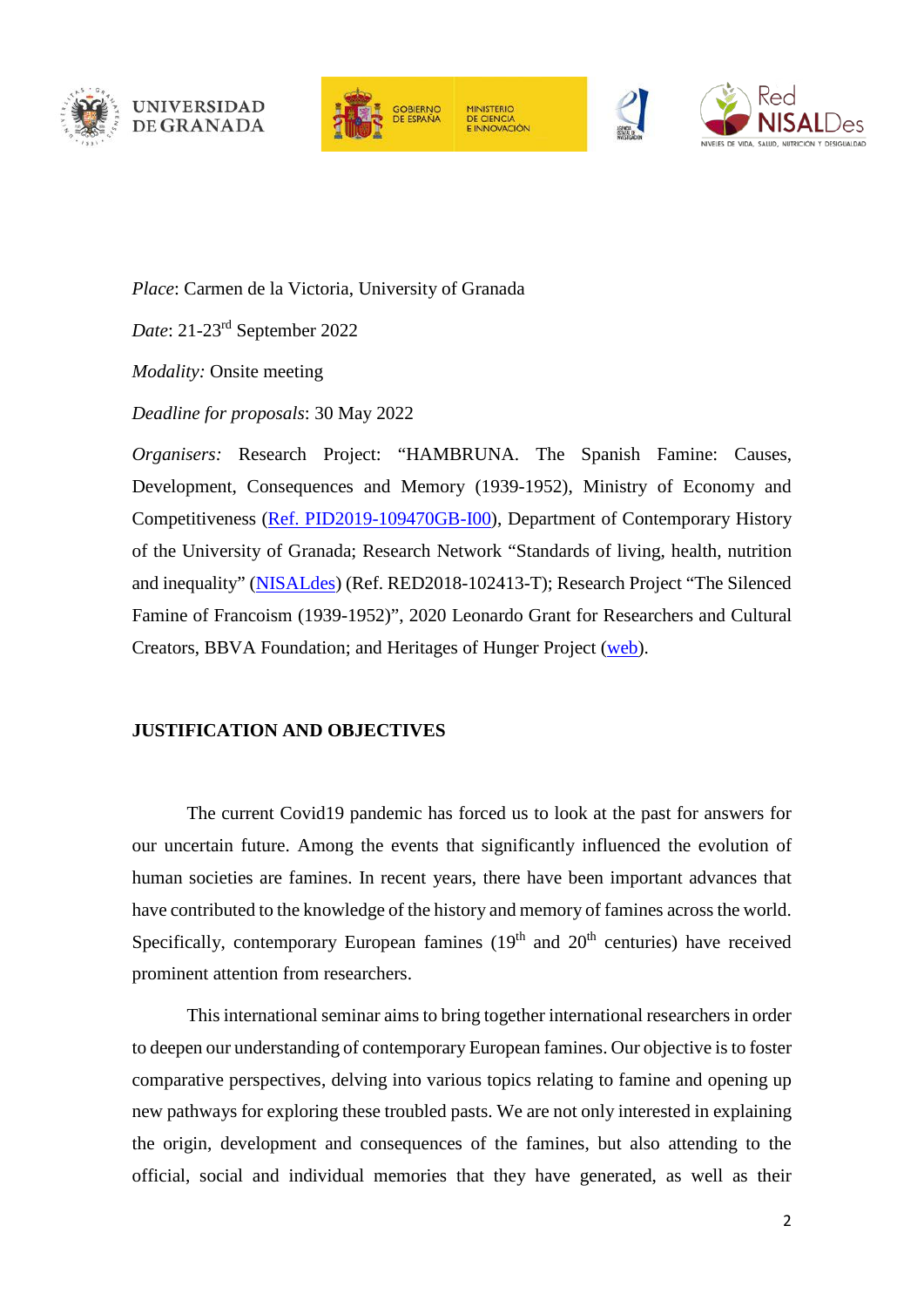



**HINICTERIO** E CIENCIA<br>INNOVACIÓN



transmission, representation and commemoration. Doing so will allow us to have a more comprehensive and complex understanding of these traumatic experiences, contributing to the knowledge of our contemporary societies and present-day challenges.

### **SUBMISSIONS THEMATICS**

We are looking for papers which:

Explore famines in Europe in the  $19<sup>th</sup>$  and/or  $20<sup>th</sup>$  centuries

Investigate the history or memory of famines from local, national, international and/or transnational levels.

Make use of a wide variety of approaches and methodologies

We invite abstract for papers covering any topic related to the study of this theme, including, but not limited to, the following:

- 1. Causes of famine
- 2. Agricultural production and food availability
- 3. State policies and responses
- 4. Relief practices
- 5. Coping strategies
- 6. Daily life during famines
- 7. Famine mortality and diseases
- 8. Memory and trauma

#### **KEYNOTE SPEAKERS**

Cormac Ó Gráda (University College Dublin)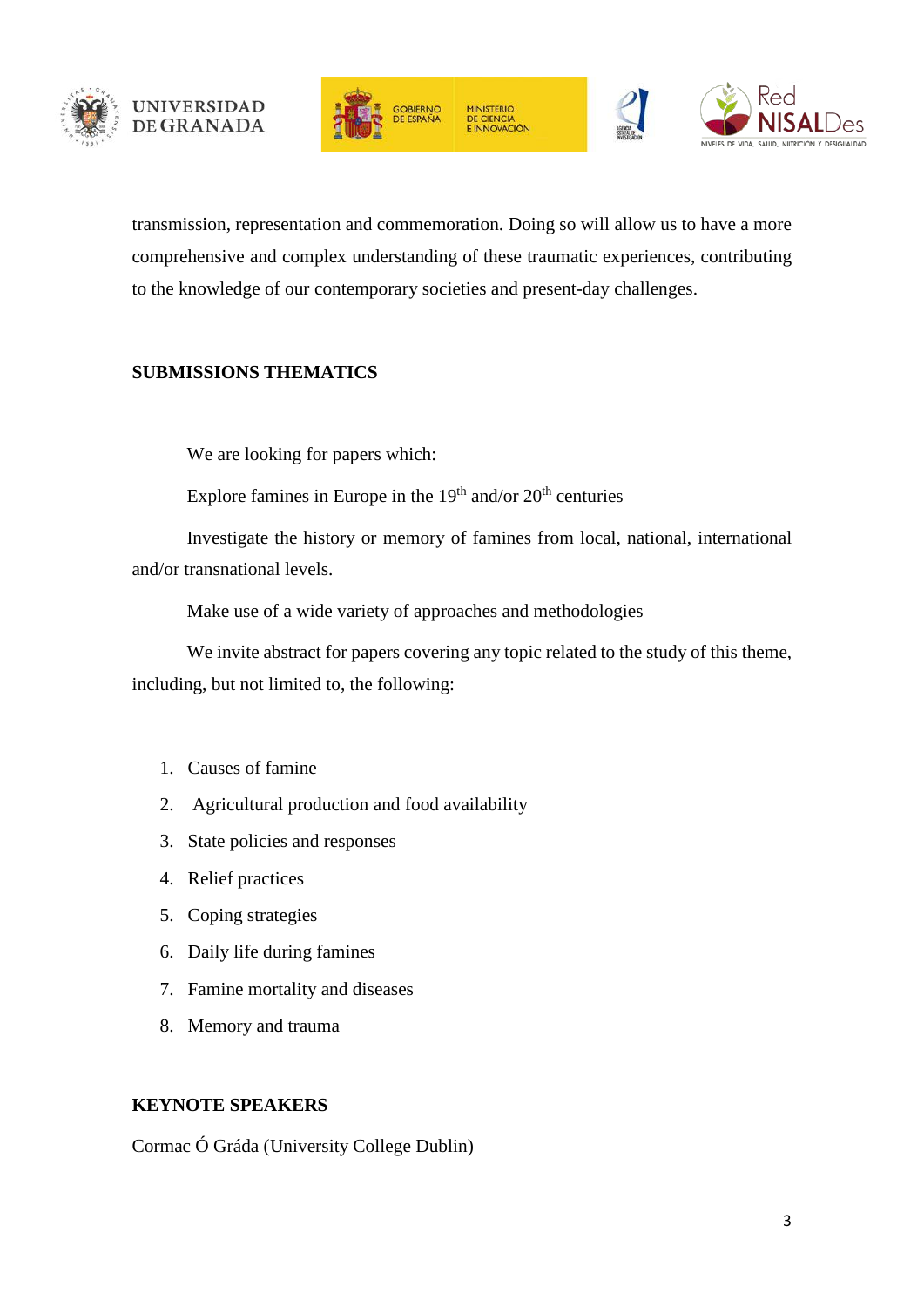





Tatjana Tönsmeyer (University of Wuppental) Stephen Wheatcroft (University of Melbourne) Marguérite Corporaal (Radboud University)

### **ABSTRACTS**

Abstracts should be 300-350 words in English. Submissions must include the name(s) of the authors, their affiliations and biographies (maximum of 150 words).

## **SEMINAR IMPORTANT DATES**

Deadline for abstract submissions: May, 30, 2022 Notification of acceptance / rejection: June, 15, 2022 Conference: 21-23 September, 2022

## **ORGANIZING COMMITTEE**

Miguel Ángel del Arco Blanco (Universidad de Granada) Ingrid de Zwarte (Wageningen University & NIOD Institute for War, Holocaust and Genocide Studies) Claudio Hernández Burgos (Universidad de Granada)

Alba Martínez Martínez (Universidad de Granada)

Gloria Román Ruiz (NIOD-University of Radboud)

**Submissions address**: [hambrunafranquismo@gmail.com](mailto:hambrunafranquismo@gmail.com)

**More information:**